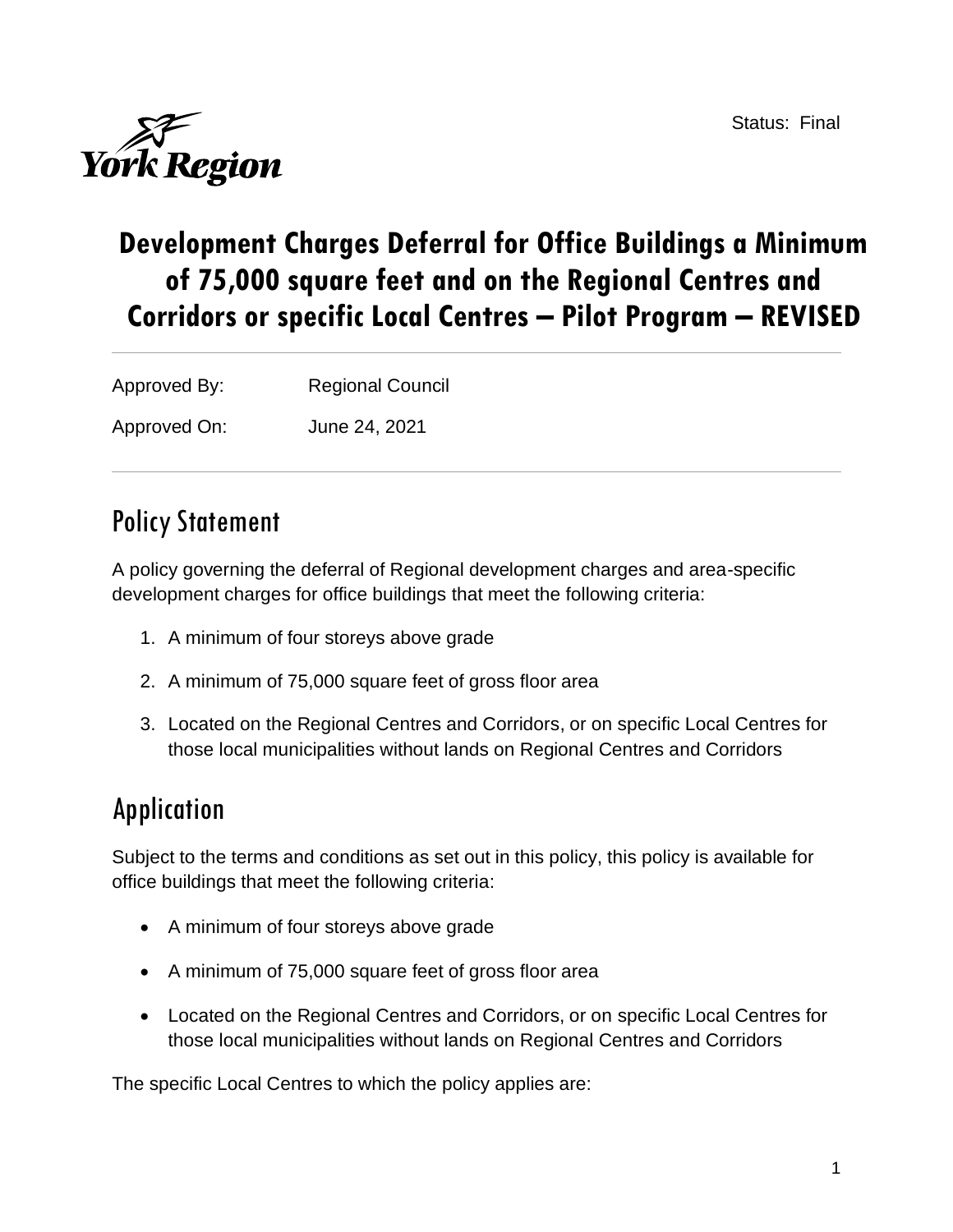- Georgina: Keswick Secondary Plan Urban Centres as well as applicable portions of the Woodbine Corridor
- King: Core Areas in King City and Nobleton, as well as the King City Go Station Area
- Whitchurch-Stouffville: Community Core Area and Western Approach Area within the Community of Stouffville

# Purpose

The purpose of this policy is to incentivize the development of additional larger office buildings on the Regional Centres and Corridors or on specific Local Centres to:

- Encourage 'place-making' through a mix of uses
- Promote live/work within the Region
- Make better use of significant infrastructure investments made by the Region and local municipalities, including transit
- Help to grow the Region's property assessment base both from the new office development and from the surrounding complementary development (both residential and non-residential)
- Help to alleviate north-south congestion on the roads network as residents have increased opportunities to work within the Region

# **Definitions**

**Act:** The *Development Charges Act, 1997,* S.O. 1997, c. 27, as amended, revised, reenacted or consolidated from time to time, and any successor statute

**Development:** The construction, erection or placing of one or more buildings or structures on land or the making of an addition or alteration to a building or structure that has the effect of increasing the size or changing the use thereof from nonresidential to residential or from residential to non-residential and includes redevelopment

**Development Charges:** The Region's development charges, including any areaspecific development charges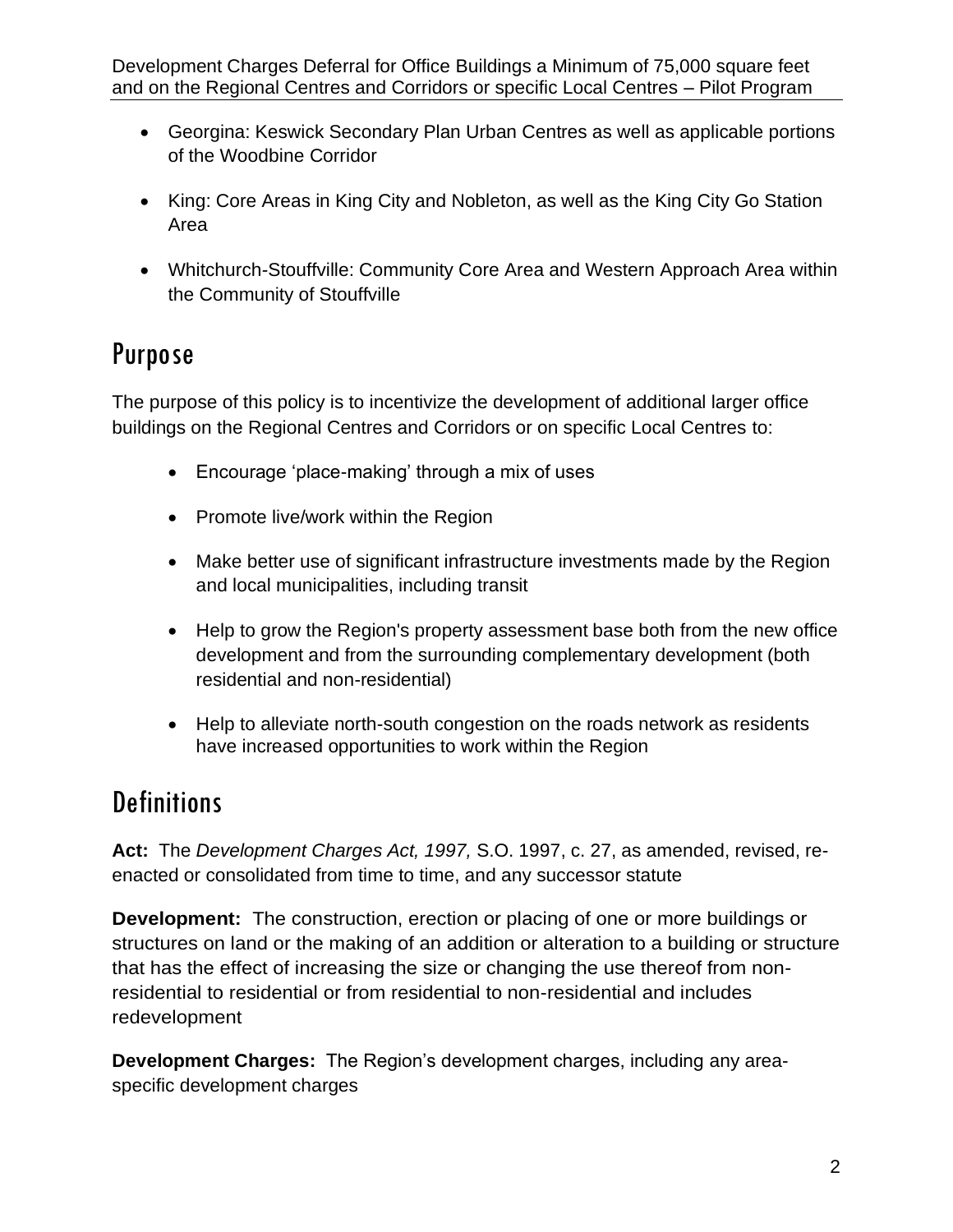**Gross Floor Area:** As defined in the Region's Development Charges Bylaw No. 2017- 35 as amended by Regional Development Charges Bylaw No. 2018-42 or any successor development charges bylaw

**Local Centres:** The specific Local Centres that qualify under this policy are:

- Georgina: Keswick Secondary Plan Urban Centres as well as applicable portions of the Woodbine Corridor
- King: Core Areas in King City and Nobleton, as well as the King City Go Station Area
- Whitchurch-Stouffville: Community Core Area and Western Approach Area within the Community of Stouffville

**Office:** As defined in the Region's Development Charges Bylaw No. 2017-35 as amended by Regional Development Charges Bylaw No. 2018-42 or any successor development charges bylaw

**Regional Centres and Corridors:** The Regional Centres are depicted on Map 1 – Regional Structure, York Region Official Plan

- Markham Centre (Highway 7 and Warden Avenue)
- Newmarket Centre (Yonge Street and Davis Drive)
- Richmond Hill/Langstaff Gateway (Highway 7 and Yonge Street)
- Vaughan Metropolitan Centre (Highway 7 and Jane Street)

For further information on areas identified as Regional Corridors please contact the Director of Community Planning at extension 71505

**Schedule 'I' Bank:** As referenced in subsection 14(1)(a) of the *Bank Act,* S.C. 1991, c. 46. These are domestic banks and are authorized under the *Bank Act* to accept deposits, which may be eligible for deposit insurance provided by the Canadian Deposit Insurance Corporation

**Storey:** A storey must be above grade and is the portion of a building:

- (a) that is situated between the top of any floor and the top of the floor next above it, or
- (b) that is situated between the top of the floor and the ceiling above the floor, if there is no floor above it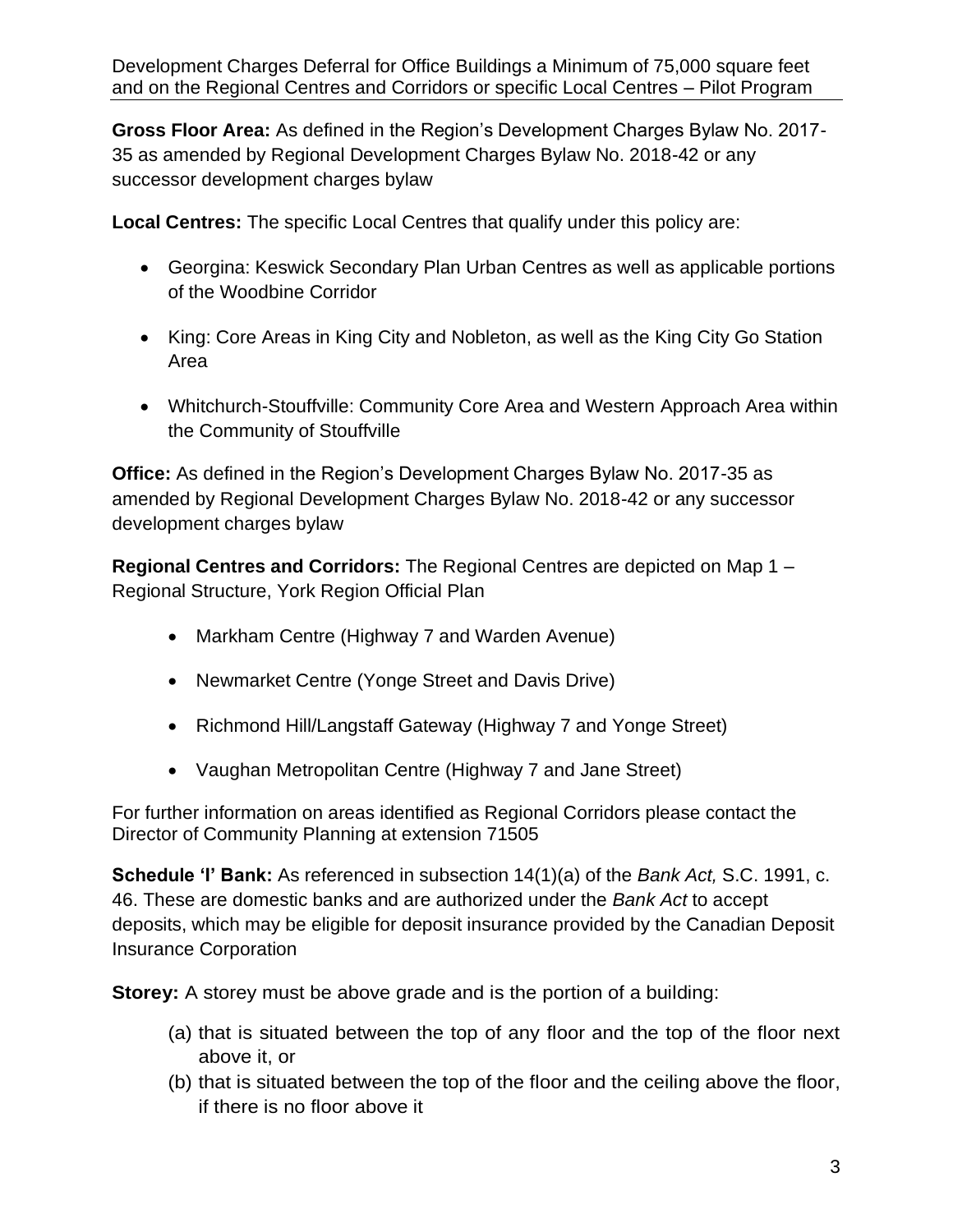# **Description**

# **1. Applications Previously Submitted**

Any developer wishing to defer development charges for an office building covered under this policy who submitted a site plan application or zoning bylaw amendment application prior to Council's original approval of this policy, on October 17, 2019, may enter into a development charges deferral agreement with the Region:

- Subject to the terms and conditions of this policy
- Provided the development charges deferral agreement and the issuance of the building permit for the office building by the local municipality are prior to the date that is three years immediately after Council approved the original policy, on October 17, 2019

This Term will be subject to Extension of Time provisions in Term '19'.

# **2. Expression of Interest Agreement – Applications Not Previously Submitted**

Any developer wishing to defer development charges for an office building covered under this policy who had not submitted a site plan application or zoning bylaw amendment application prior to the original Council approval of this policy, on October 17, 2019, may enter into a development charges deferral agreement with the Region

- Subject to the terms and conditions of this policy
- Provided they first enter into an expression of interest agreement with the Region

The ability to enter into an expression of interest agreement will begin on the date that Council approved the original policy, on October 17, 2019, and will end on the date three years after approval of this policy at 4:30 p.m.

The developer will only qualify to enter into an expression of interest agreement if, during the duration of this three-year period, they have:

- Submitted a complete site plan application or zoning bylaw amendment application as determined by the local municipality for the construction of the office building, or
- Submitted an amendment to an existing application that results in additional gross floor area which is a minimum of 75,000 square feet threshold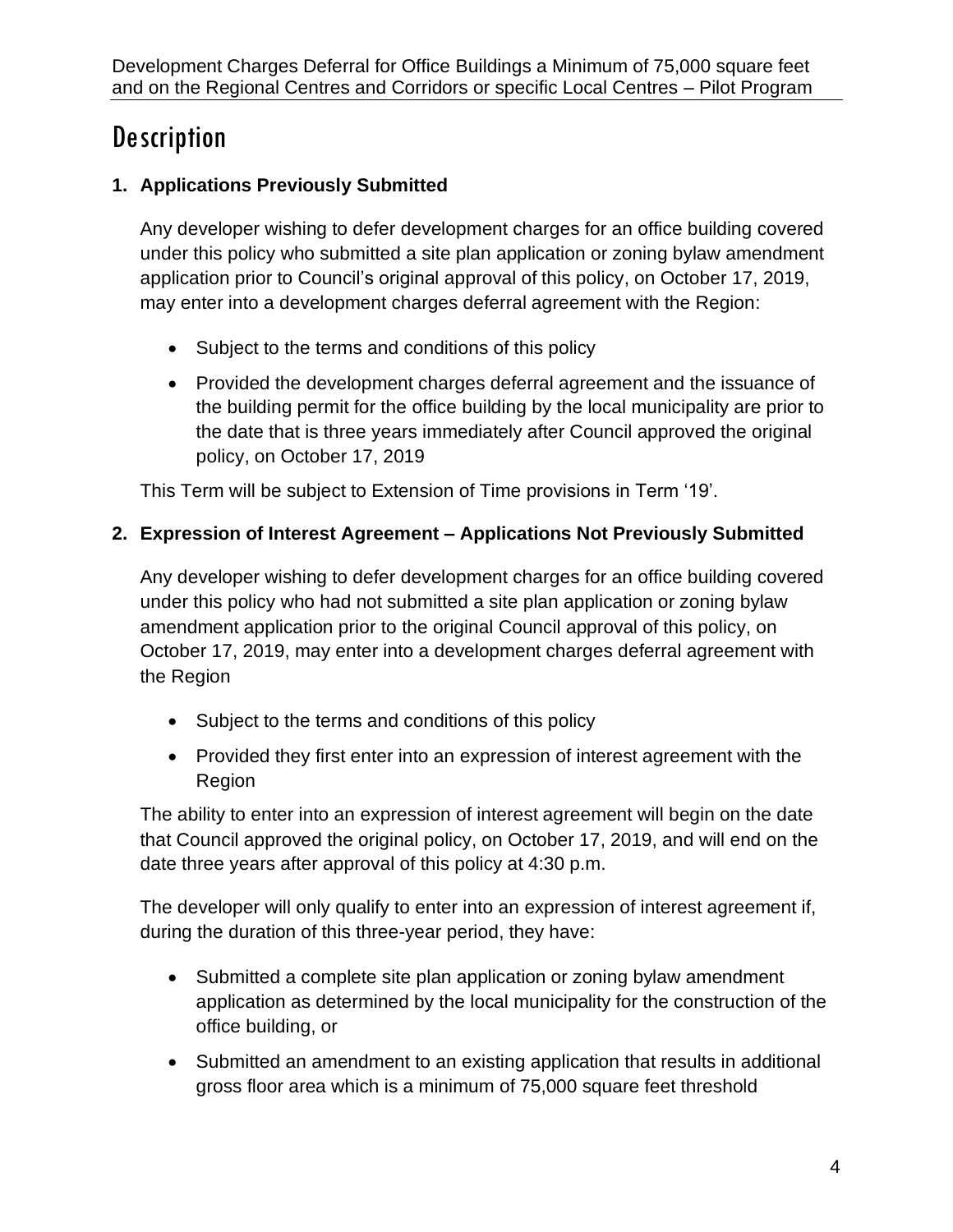This expression of interest agreement, between the developer and the Region, will secure an option for the developer to enter into a development charges deferral agreement with the Region provided that:

- The square footage cap under Term '4' of this policy has not already been met
- The developer agrees to all of the Terms outlined in this policy

This Term will be subject to Extension of Time provisions in Term '19'.

# **3. Development Charges Deferral Agreement**

Any developer wishing to defer development charges for an office building covered under this policy, including those who already entered into an expression of interest agreement with the Region, must also enter into a development charges deferral agreement with the Region.

A development charges deferral agreement will only be executed by the Region provided that the developer can immediately upon execution of the agreement attain building permit issuance by the local municipality.

### **4. Development Charges Deferral Agreement – Rules**

This policy will only be available to the first 1.5 million square feet of gross floor area that enters into a development charges deferral agreement(s) with the Region. It will be available on a first-come, first served basis.

Any developer who had entered into an expression of interest agreement must enter into a development charges deferral agreement within five years of the submission of a complete site plan application or zoning bylaw amendment application or an amendment to an existing application that results in additional gross floor area.

In the event more than one office building wishes to enter into a development charges deferral agreement with the Region on the same day, the result of which would exceed the square footage cap, it will be up to the Commissioner of Finance and the Chief Administrative Officer to determine qualification and whether the square footage cap may be exceeded.

This Term will be subject to Extension of Time provisions in Term '19'.

#### **5. Duration of the Deferral**

a. Duration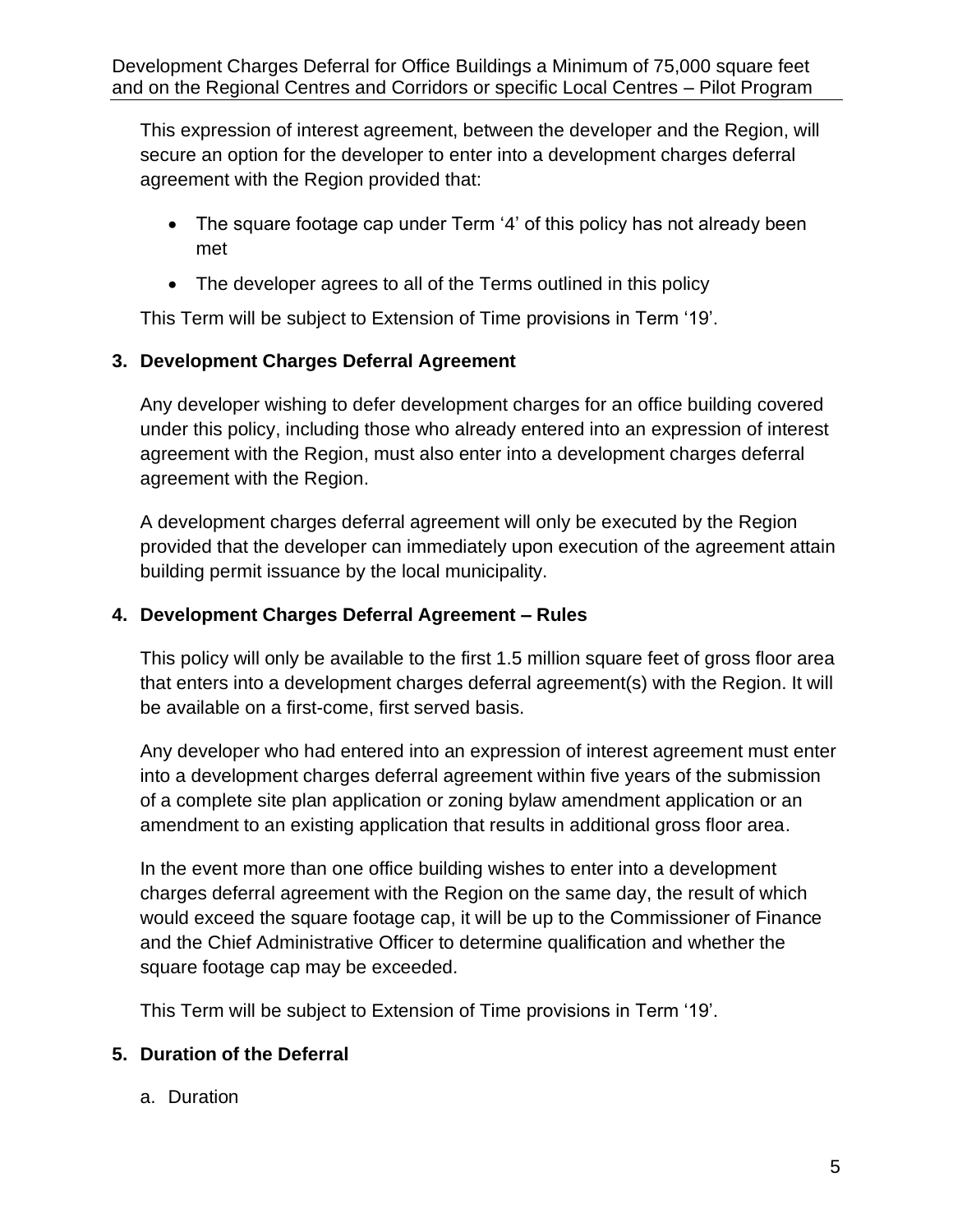The duration of the development charges deferral will vary based on the eligible gross floor area of the building and will be in accordance with Table 1 below.

| <b>Gross Floor Area Size Threshold</b>                                               | <b>Duration of Development Charges deferral</b><br>available on Regional Centres and<br><b>Corridors or on specific Local Centres</b> |
|--------------------------------------------------------------------------------------|---------------------------------------------------------------------------------------------------------------------------------------|
| Between 75,000 square feet and<br>150,000 square feet                                | 5 year <sup>*</sup>                                                                                                                   |
| Between 150,000 square feet and<br>250,000 square feet                               | 10 year <sup>*</sup>                                                                                                                  |
| Greater than 250,000 square feet and<br>less than or equal to 400,000 square<br>feet | 15 year <sup>*</sup>                                                                                                                  |
| Greater than 400,000 square feet                                                     | 20 year <sup>*</sup>                                                                                                                  |

# **Table 1 Duration of Development Charges Deferral**

\*Note: Once threshold is crossed, entirety of gross floor area in office building is deferred for this timeframe

# b. Start date

- 1. Development charges are deferred until 15 days immediately following the date that is 5 years, 10 years, 15 years, or 20 years (as applicable) after the date that the building permit is issued by the local municipality, for
	- Applications submitted for approval of a development in a site plan control area under subsection 41 (4) of the Planning Act for an office building prior to January1, 2020, or
	- Applications submitted for an amendment to a by-law passed under section 34 of the *Planning Act* prior to January 1, 2020
- 2. Development charges are deferred until 15 days immediately following the date that is 5 years, 10 years, 15 years, or 20 years (as applicable) after the earlier of the date of the issuance of a permit under the *Building Code Act, 1992,* authorizing occupation of the building or the date the building is first occupied, for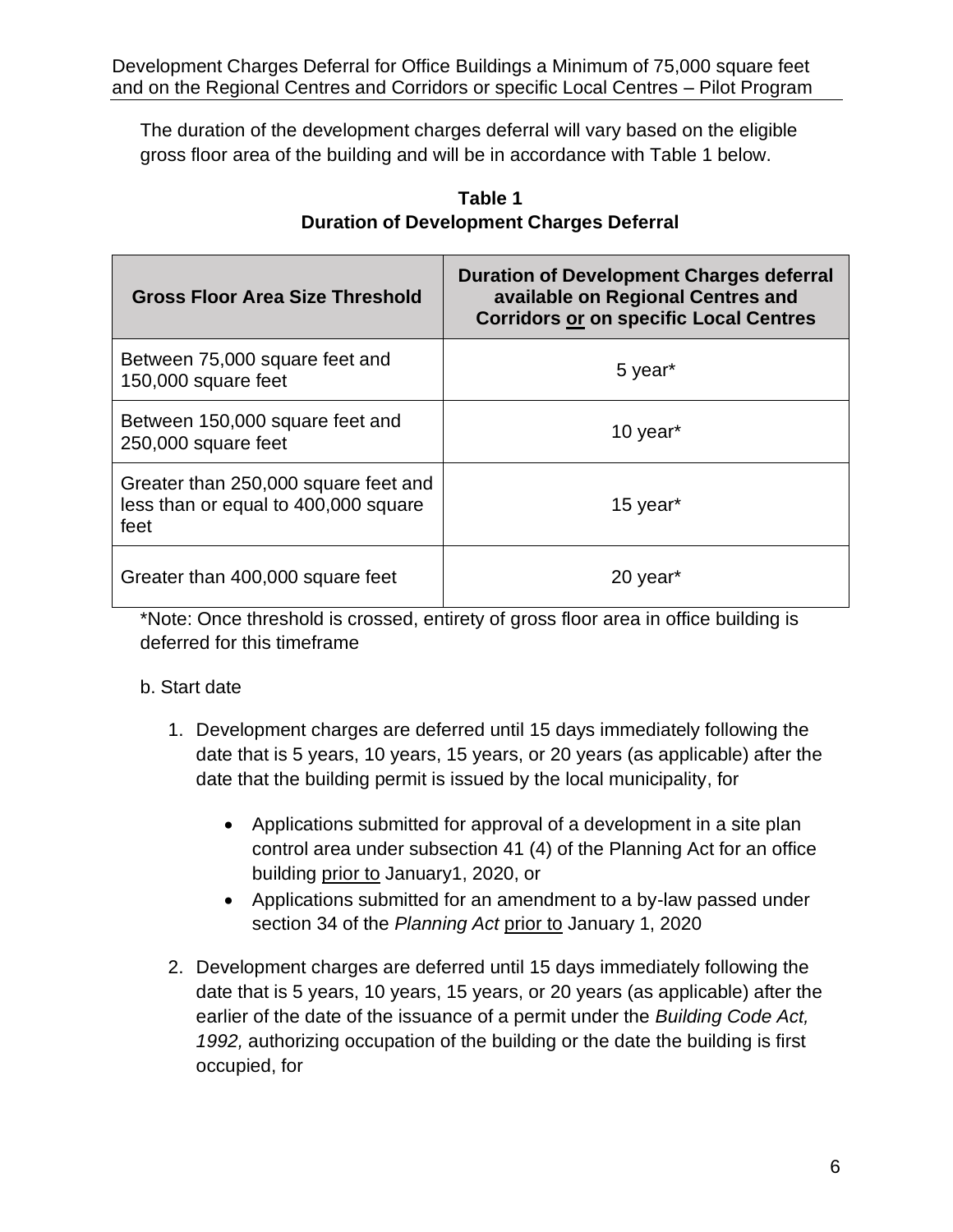- Applications submitted for approval of a development in a site plan control area under subsection 41 (4) of the Planning Act for an office building including and after January1, 2020, or
- Applications submitted for an amendment to a by-law passed under section 34 of the Planning Act including and after January 1, 2020

If the occupation of the building is not authorized by a permit under the *Building Code Act, 1992*, the developer must notify the Region within five business days of the building first being occupied, whereupon the deferral period will begin. Failure to notify the Region within five business days of the building first being occupied will constitute a material default of the deferral agreement.

Development charges will be payable prior to the timeframe indicated in Table 1 should any of the following trigger events occur:

- Change of use from an office building
- Sale, or transfer of ownership, of the property unless an assumption agreement is entered into
- Any other material default as defined in the agreement(s)

Notification to the owner of the property on the tax roll will occur immediately after the trigger event. The 15 business days will begin with the mailing, by registered mail, of notice.

#### **6. Development Charges Rates**

The development charges rate will be the amount determined under the applicable development charges bylaw:

- a. Day of building permit issuance
	- i. Applications submitted for approval of a development in a site plan control area under subsection 41(4) of the Planning Act for an office building prior to January1, 2020, or
	- ii. Applications submitted for an amendment to a bylaw passed under section 34 of the *Planning Act* prior to January 1, 2020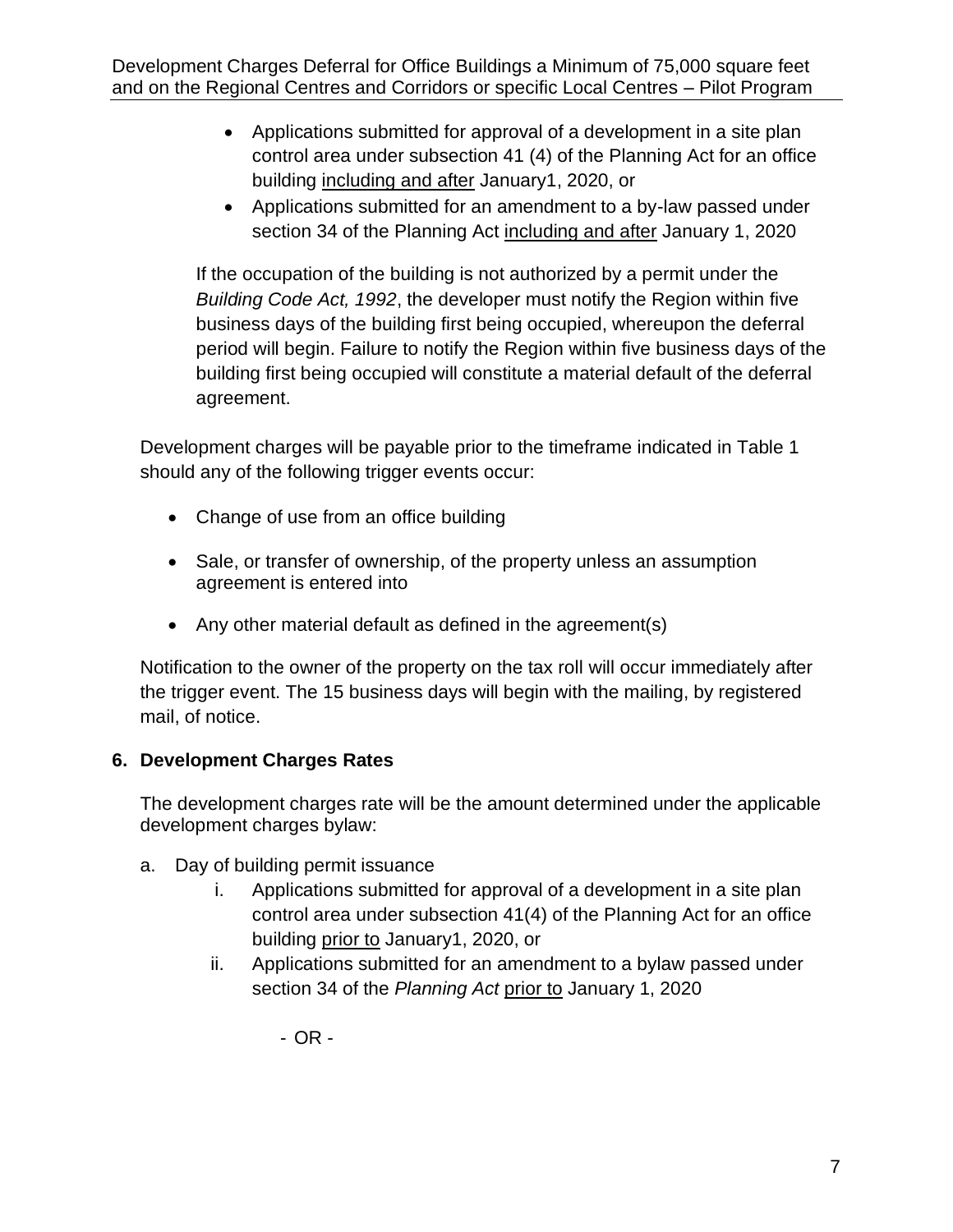# b. Day of application –

- i. Applications submitted for approval of a development in a site plan control area under subsection 41 (4) of the Planning Act for an office building including and after January1, 2020, or
- ii. Applications submitted for an amendment to a bylaw passed under section 34 of the Planning Act including and after January 1, 2020

For greater clarity, if clauses b(i) or b(ii) do not apply to an office building that is seeking to defer development charges including and after January 1, 2020, the development charges rate is determined on the day the development charges is payable in accordance with section 26 of the Act.

# **7. Development Charges Payable**

The amount of development charges payable to the Region, as required under the Act, will be based on the rates determined under Term '6' of this policy multiplied by the gross floor area of the office building, of which will be determined on the day that the developer enters into a development charges deferral agreement with the Region.

For greater clarity, qualifying gross floor area will only be on a per building basis.

# **8. Interest Waiver**

All interest will be calculated using the development charges payable in Term '7' to this policy until the date upon which the development charges are fully paid.

All deferred development charges will bear interest at the prime commercial lending rate charged by an agreed upon 'Schedule I' commercial bank on demand loans in Canadian funds to its most creditworthy customers plus 2% per annum. All interest will accrue and be compounded.

The time period will be calculated beginning on the date of issuance of the building permit for the proposed structure by the local municipality.

The Region will forgive all amounts due and owing on account of interest, provided that the development charges, are paid in full to the Region at the time required (within 15 business days immediately following notification of a trigger event as defined in Term '5' of this policy).

In the event unpaid development charges are added to the tax roll (Term '11'); interest will continue to accrue and be compounded until all outstanding charges are fully paid.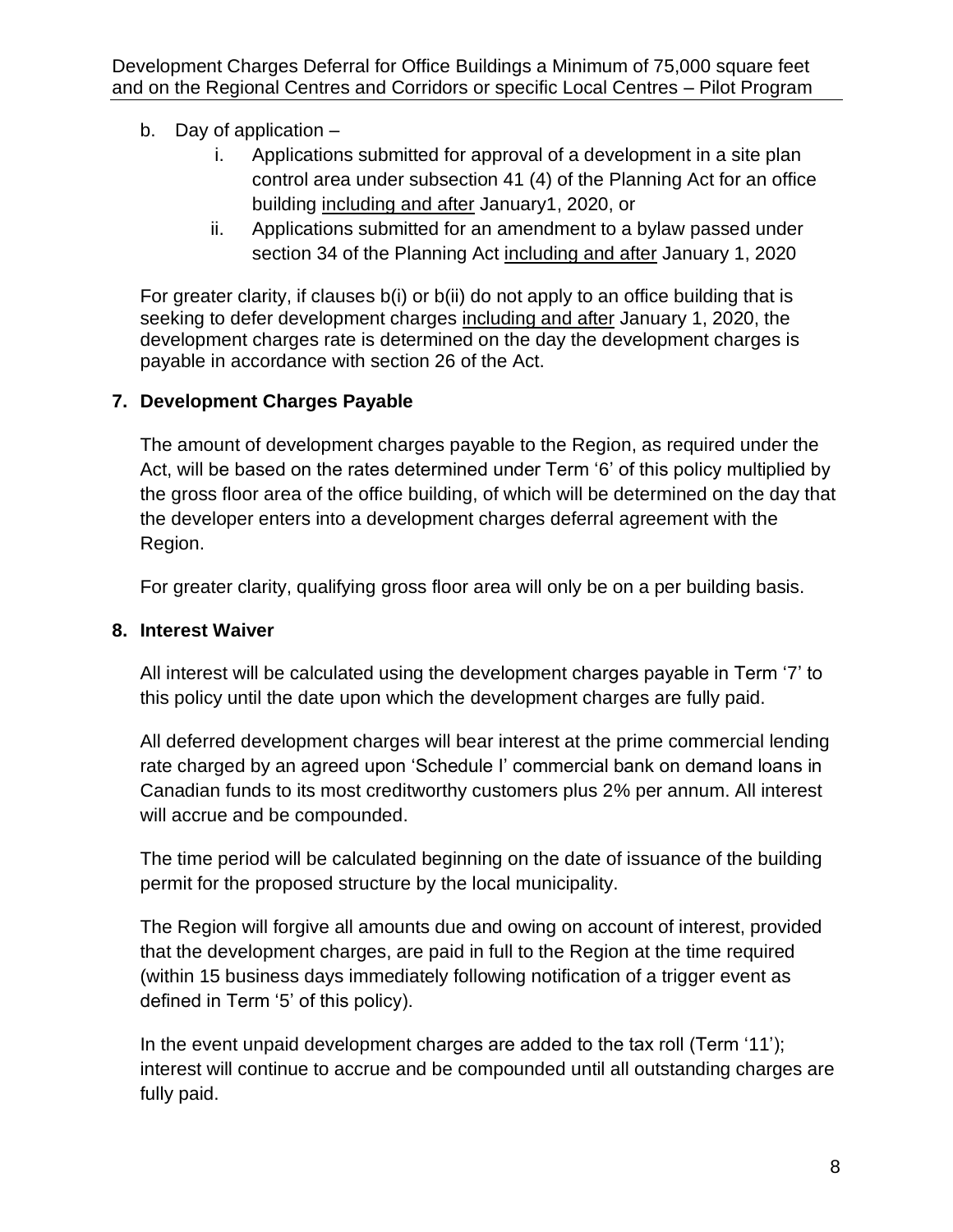### **9. Duration of Development Charges Deferral for Office Buildings a Minimum of 75,000 square feet and on the Regional Centres and Corridors – Pilot Policy**

This policy took effect on the day upon which it is was originally approved by Council, on October 17, 2019.

This policy will expire eight years after the date of Council approval (October 17, 2019), at 4:30 p.m. An eight-year period takes into consideration two factors:

- A developer may enter into an expression of interest agreement any time during the three period, commencing immediately after Council approval and ending three years later at 4:30 p.m.
- Under Term '4' of this policy, any developer who had entered into an expression of interest agreement must enter into a development charges deferral agreement within five years of the submission of a complete site plan application or zoning bylaw amendment application or an amendment to an existing application that results in additional gross floor area.

Notwithstanding the above eight year expiration, this policy will be extended by four years to reflect the two year Extension of Time provisions, as they apply, in Term 19 of policy.

# **10.Local Participation**

The Region will only enter into a development charges deferral agreement if the local municipality has provided a similar, if not better, deferral, exemption, or other incentive, for the proposed building.

It will be up to the Commissioner of Finance and/or the Chief Administrative Officer, in consultation with the Chief Planner, to decide what constitutes "similar, if not better", but this may be determined by looking at:

- Whether or not there is a prescribed timeframe for the deferral
- Whether or not interest is waived
- Other incentives that may be provided, be they financial or otherwise

# **11.Unpaid Development Charges**

If any development charges (including any interest) are unpaid within 15 business days immediately following notification of a trigger event identified in Term '5' of this policy, or at the end of the development charge deferral timeframe when payment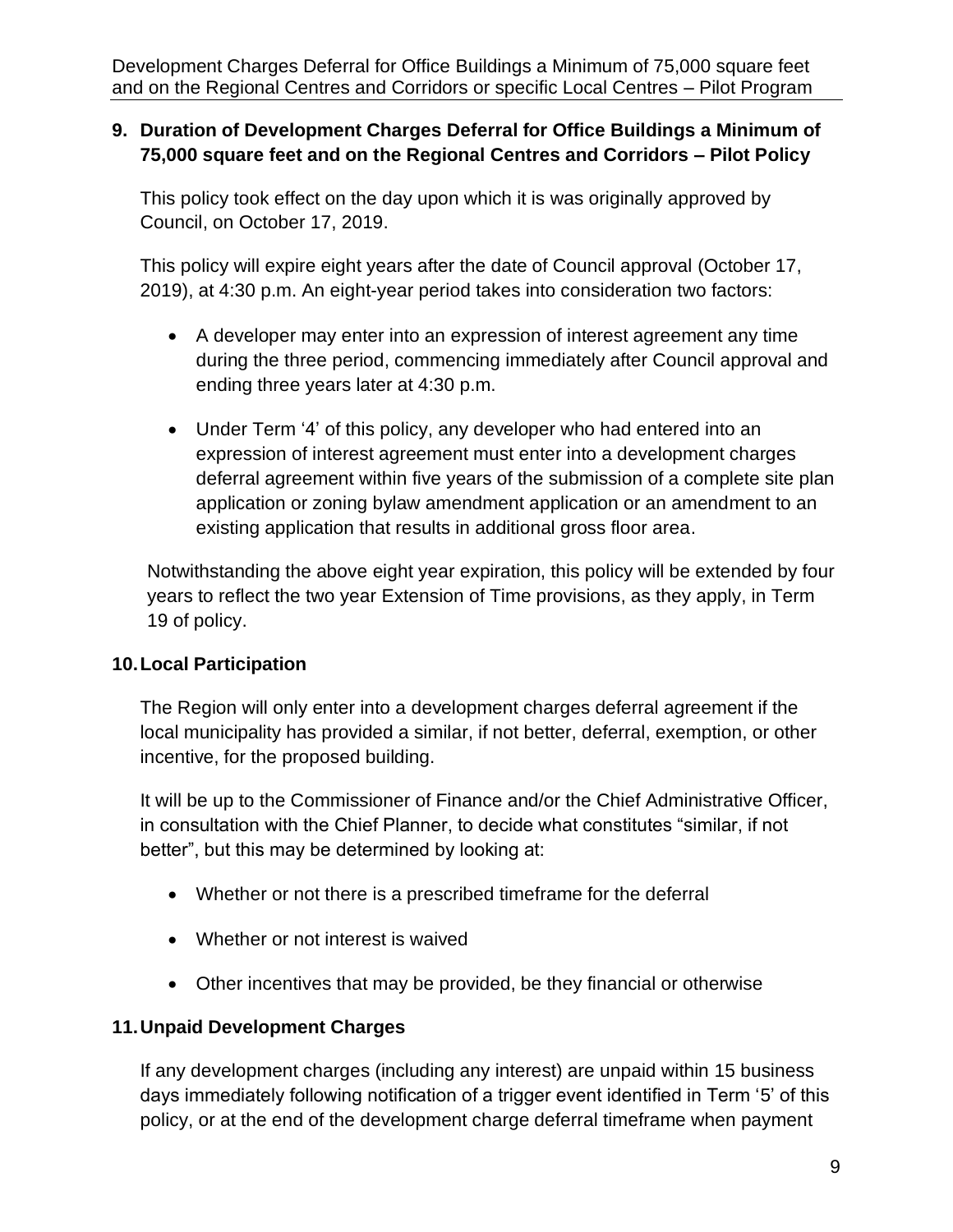has not been made, those development charges (including interest) will be added to the tax roll and collected in the same manner as taxes (in accordance with section 32 of the Act).

In the event unpaid development charges are added to the tax roll; interest will continue to accrue and be compounded until all outstanding total charges are fully paid (development charges + interest).

# **12.Security**

A form of security will be taken and registered against the title to the property, at the execution of the development charges deferral agreement with the Region. The Region's security interest will always be, at minimum, pari passu, or of equal footing, to that of the local municipality offering a similar, if not better, deferral of development charges.

### **13.Other Agreements Required**

In addition to the requirements that the developer enter into an expression of Interest agreement and a development charges deferral agreement with the Region, the developer will enter into any other agreements as required by the Regional Solicitor. Additional agreements include, but may not be limited to:

- Charge
- Assignment of Rents
- Restrictive Covenant
- Pari Passu Agreement
- General Security Agreement
- Other agreement(s) as deemed necessary

#### **14.Legal Fees**

All legal fees of the developer(s) and Region, including any costs incurred by the Region to prepare any other agreements required by the Regional Solicitor, will be borne by the developer.

#### **15.Report Back to Council**

Staff will report back to Council prior to the end of this Council term, on the results of the pilot policy and provide a recommendation on whether additional steps should be taken to further facilitate office development in Regional Centres and Corridors.

This Term will be subject to Extension of Time provisions in Term '19'.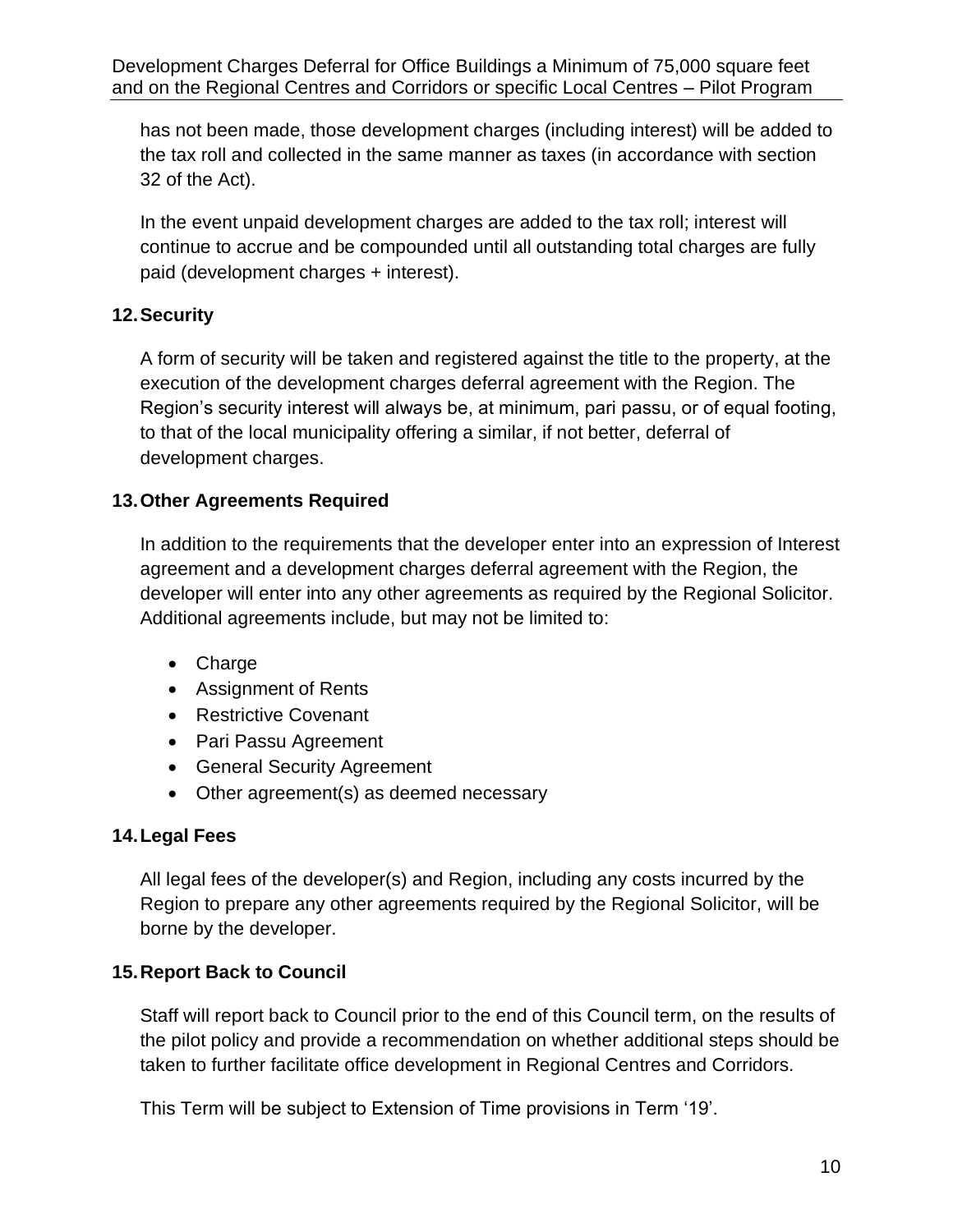### **16.Non-Applicability – 18-month Development Charges Deferral**

For greater clarity, any Office Building that avails itself of the deferral under this policy is not eligible for the Region's 18-month development charges deferral for office buildings greater than four (4) storeys.

#### **17.Multiple Use Buildings**

This policy does apply to office uses in a multiple use building.

However, for greater clarity, this policy does not apply to the non-office uses within any multiple use building, a part of which is an office use or building that is a minimum of 75,000 square feet.

#### **18.Mixed-Use Developments**

For greater clarity, this policy does not apply to the residential or any other nonresidential development charges due for any mixed-use development, a portion of which is an office building or use that is a minimum of 75,000 square feet.

#### **19.Extension of Time**

References to time, or time between events in Terms '**1'**, '**2'**, and '**4'** will be extended by two years.

The minimum timeframe to report back to Council, as required under Term '**15'**, will be extended by two years.

#### **20.Effective Date**

This policy will take effect the day it is passed by Regional Council and may be repealed by the Region at any time

# Responsibilities

#### **Chief Administrative Officer, Regional Municipality of York**

- Responsibilities as identified under the Terms of this policy
- Signing of security agreements

#### **Commissioner of Finance, Finance Department**

• Responsibilities as identified under the Terms of this policy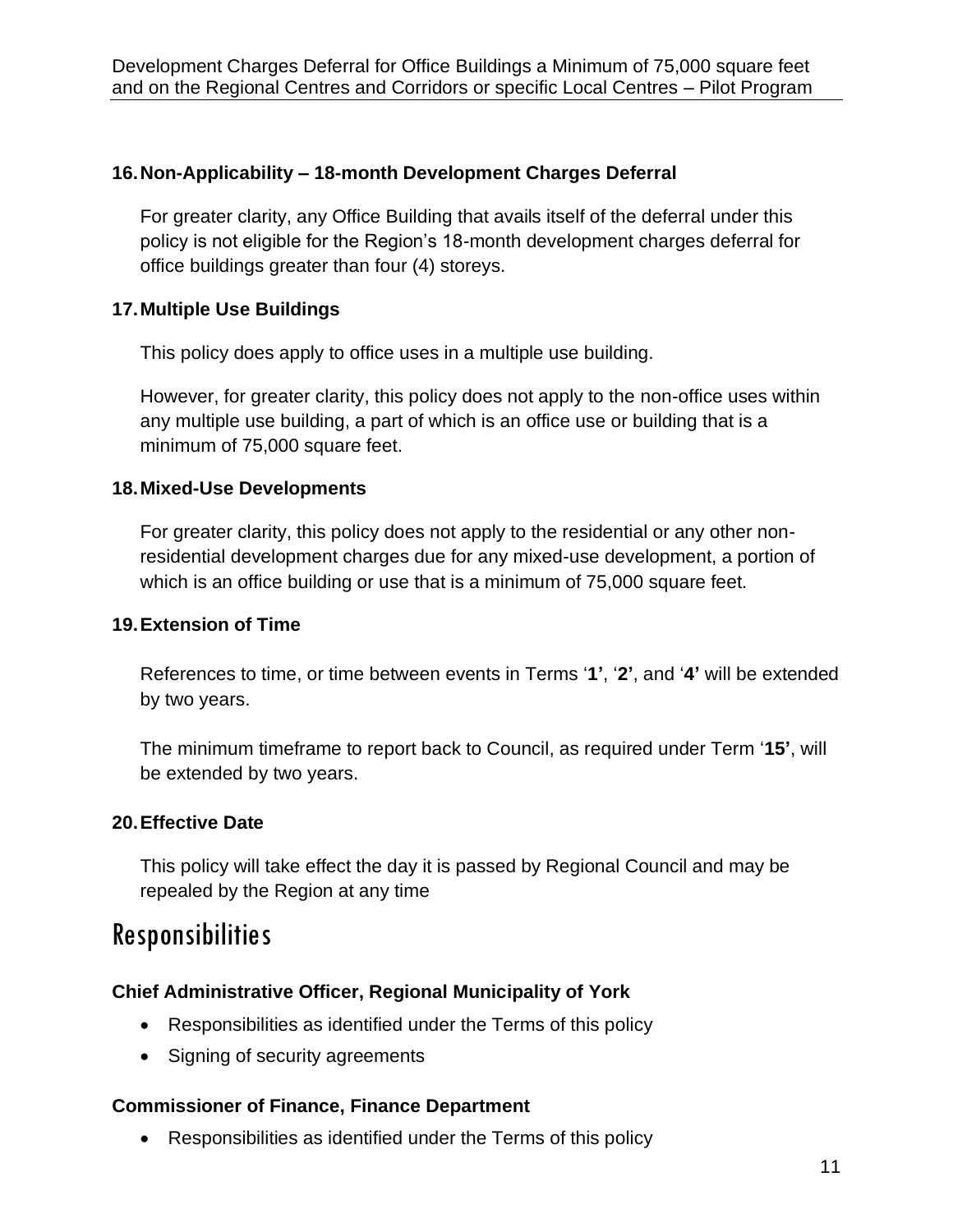• Signing of security agreements and expression of interest agreements

### **Regional Solicitor, Legal Services**

- Draft and prepare for execution the deferral agreement between Region and the developer
- Draft and prepare for execution the expression of interest agreement between the Region and the developer
- Draft and prepare for execution any additional agreements required
- Registration of security on title

#### **Chief Planner, Planning and Economic Development, Corporate Services Department**

• Responsibilities as identified under the Terms of this policy

### **Director, Treasury Office, Finance Department**

- Administer the deferral policy, including assisting stakeholders in determining if they qualify for the policy, the development charges rates to be applied, the amount of qualifying gross floor area and the development charges payable
- Enforce the deferral policy
- Collect all development charges when due
- Monitor timing of payment to ensure compliance with Term '8' of the policy
- Notify, through the Commissioner of Finance, to the treasurer of the local municipality if development charges are not paid/received within the prescribed timeframe and to have said charges added to the tax roll of that municipality
- Undertake any additional administrative obligations as determined through the agreements
- Maintain copies of all executed deferral agreements and other agreements as required

# **Director, Community Planning, Planning and Economic Development**

• Assist in identifying structures as within the Regional Centres and Corridors

# Compliance

Immediately upon the occurrence of any of the trigger events identified in Term '5' of this policy, the **Director, Treasury Office** will notify the owner of the property on the tax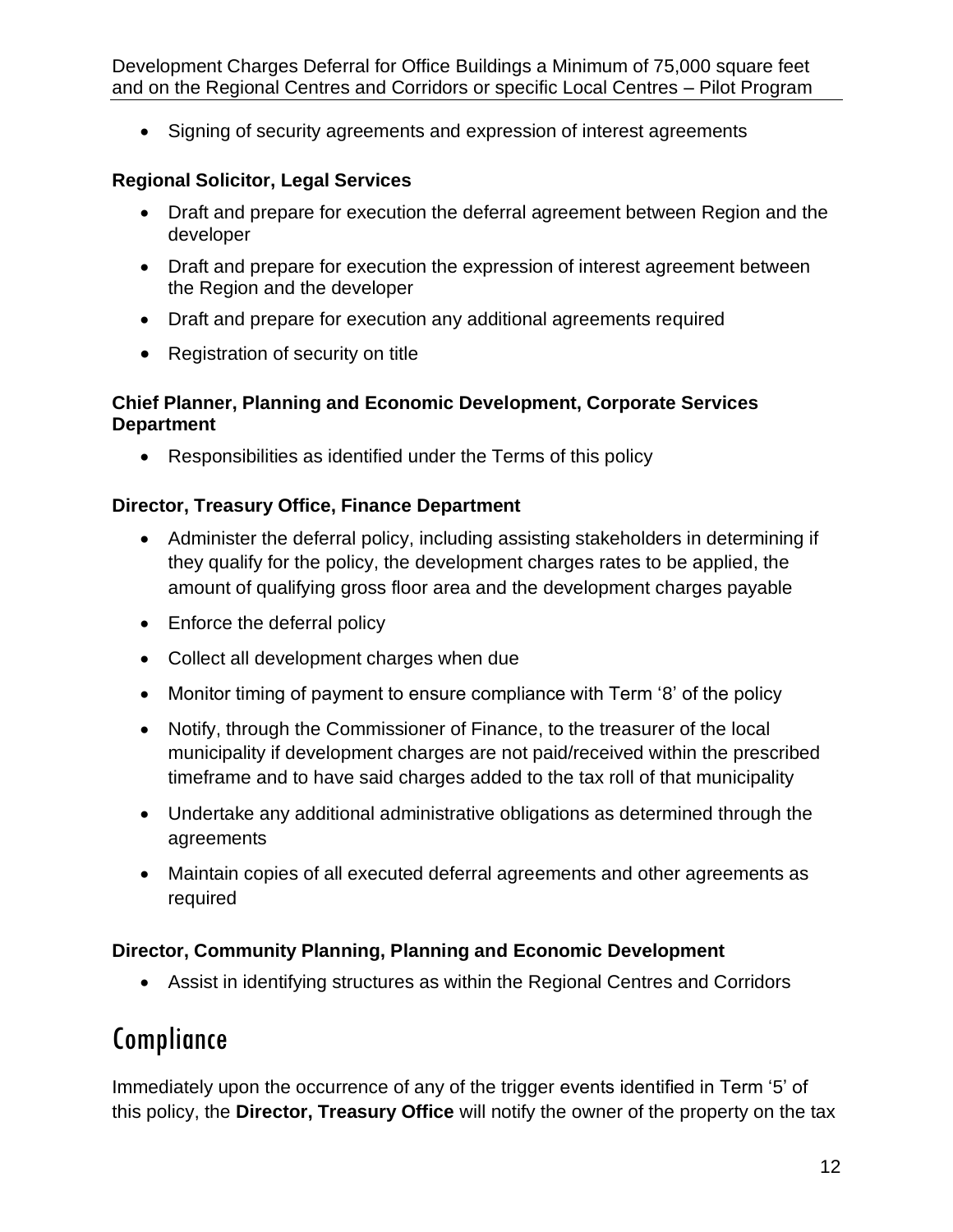roll that development charges are due within 15 business days, the timing of which will begin with the mailing, by registered mail, of notice.

The **Director, Treasury Office** will also monitor the payment of the development charges due in order to ensure interest is only forgiven (Term '8' of the policy) when the development charges are paid in full to the Region within 15 business days immediately following notification of a trigger event.

# Reference

# **Legislative and other authorities**

- [Development Charges Act, 1997,](https://www.ontario.ca/laws/statute/97d27) S.O. 1997, c. 27
- [Ontario Regulation 82/98](https://www.ontario.ca/laws/regulation/980082)
- [Planning Act, R.S.O. 1990, c. P.13](https://www.ontario.ca/laws/statute/90p13)
- The Regional Municipality of York [York Region Development Charges Bylaw -](http://www.york.ca/wps/portal/yorkhome/yorkregion/yr/bylaws/developmentchargesbylaw/!ut/p/a1/rVRNT4NAEP0tHnokO3xsWY4raoGm1FiNwKUBypctH4W1ir_eLfVk0mLN7m1m37y8N5M8FCAPBVV4KLKQFXUV7o51MF3bdGZb1hycpUZMoLCkjqITIHOdA3wOgDOPwjCvKNrUkk1wwFoSsB_0R3xHLBnmCnpFAQriijUsR37fruO6YknFJtDX7ZYXHSvY-9DI6zI5tdsk4-omEPW78KObwCY5JLu6KTkszsM2S7rh58jcxMUG-bGBYyONsKSSqSppKYkkI4qxhA1jE2E9xLom_zi5IHVkE4OTkV1c3IaJRwBcg89F6mdVrGS0utL1CKEumFBRRBNi0YSiLdv_PYpjgylTTjhT71Wgim2SW9UhrguiFaqCCanoK1PRlun1V3b-EIVKuzAXGacNWS4VVVoj7xRSyDsXUnyqeNvvA8pj8Jh9nwx5gnOwKV9KovbS9omAipvD13NalmvXlcLoVyPwSUdvvgFUm5Ae/dl5/d5/L2dBISEvZ0FBIS9nQSEh/#.WtDgaS7wZhG) [No. 2017-35](http://www.york.ca/wps/portal/yorkhome/yorkregion/yr/bylaws/developmentchargesbylaw/!ut/p/a1/rVRNT4NAEP0tHnokO3xsWY4raoGm1FiNwKUBypctH4W1ir_eLfVk0mLN7m1m37y8N5M8FCAPBVV4KLKQFXUV7o51MF3bdGZb1hycpUZMoLCkjqITIHOdA3wOgDOPwjCvKNrUkk1wwFoSsB_0R3xHLBnmCnpFAQriijUsR37fruO6YknFJtDX7ZYXHSvY-9DI6zI5tdsk4-omEPW78KObwCY5JLu6KTkszsM2S7rh58jcxMUG-bGBYyONsKSSqSppKYkkI4qxhA1jE2E9xLom_zi5IHVkE4OTkV1c3IaJRwBcg89F6mdVrGS0utL1CKEumFBRRBNi0YSiLdv_PYpjgylTTjhT71Wgim2SW9UhrguiFaqCCanoK1PRlun1V3b-EIVKuzAXGacNWS4VVVoj7xRSyDsXUnyqeNvvA8pj8Jh9nwx5gnOwKV9KovbS9omAipvD13NalmvXlcLoVyPwSUdvvgFUm5Ae/dl5/d5/L2dBISEvZ0FBIS9nQSEh/#.WtDgaS7wZhG)
- The Regional Municipality of York York Region Development Charge Bylaw [Amendment N. 2018-42](https://www.york.ca/wps/wcm/connect/yorkpublic/d81c8002-f0af-4337-afa6-71b52c5b7643/2018-42.pdf?MOD=AJPERES&CVID=mu8jzXy)
- [York Region Official Plan, Map 1 -](https://www.york.ca/wps/wcm/connect/yorkpublic/7ad30ec0-78a5-416c-b299-6f2f2c9208ee/yropOfficeConsolidationMap1Accessible.pdf?MOD=AJPERES) Regional Structure

# **Appendices**

- Council Report, [Potential Financial Incentives for Office Buildings](https://yorkpublishing.escribemeetings.com/filestream.ashx?DocumentId=6859), June 27, 2019
- Council Report, [Large Office Building Development Charge Deferral Pilot](https://yorkpublishing.escribemeetings.com/filestream.ashx?DocumentId=8240)  [Program,](https://yorkpublishing.escribemeetings.com/filestream.ashx?DocumentId=8240) October 17, 2019
- Memorandum, [Financial incentives for affordable rental housing and large office](https://yorkpublishing.escribemeetings.com/filestream.ashx?DocumentId=8625)  [buildings,](https://yorkpublishing.escribemeetings.com/filestream.ashx?DocumentId=8625) October 17, 2019
- Council Report, [Extension of Large Office and Affordable Rental Development](https://yorkpublishing.escribemeetings.com/Meeting.aspx?Id=1eb6004e-6e53-4b38-87de-4f3a79ffbe1b&Agenda=PostMinutes&lang=English&Item=57&Tab=attachments)  [Charges Deferrals Due to the Pandemic,](https://yorkpublishing.escribemeetings.com/Meeting.aspx?Id=1eb6004e-6e53-4b38-87de-4f3a79ffbe1b&Agenda=PostMinutes&lang=English&Item=57&Tab=attachments) June 24, 2021

# **Contact**

• Director, Treasury Office, Finance Department at extension 71644